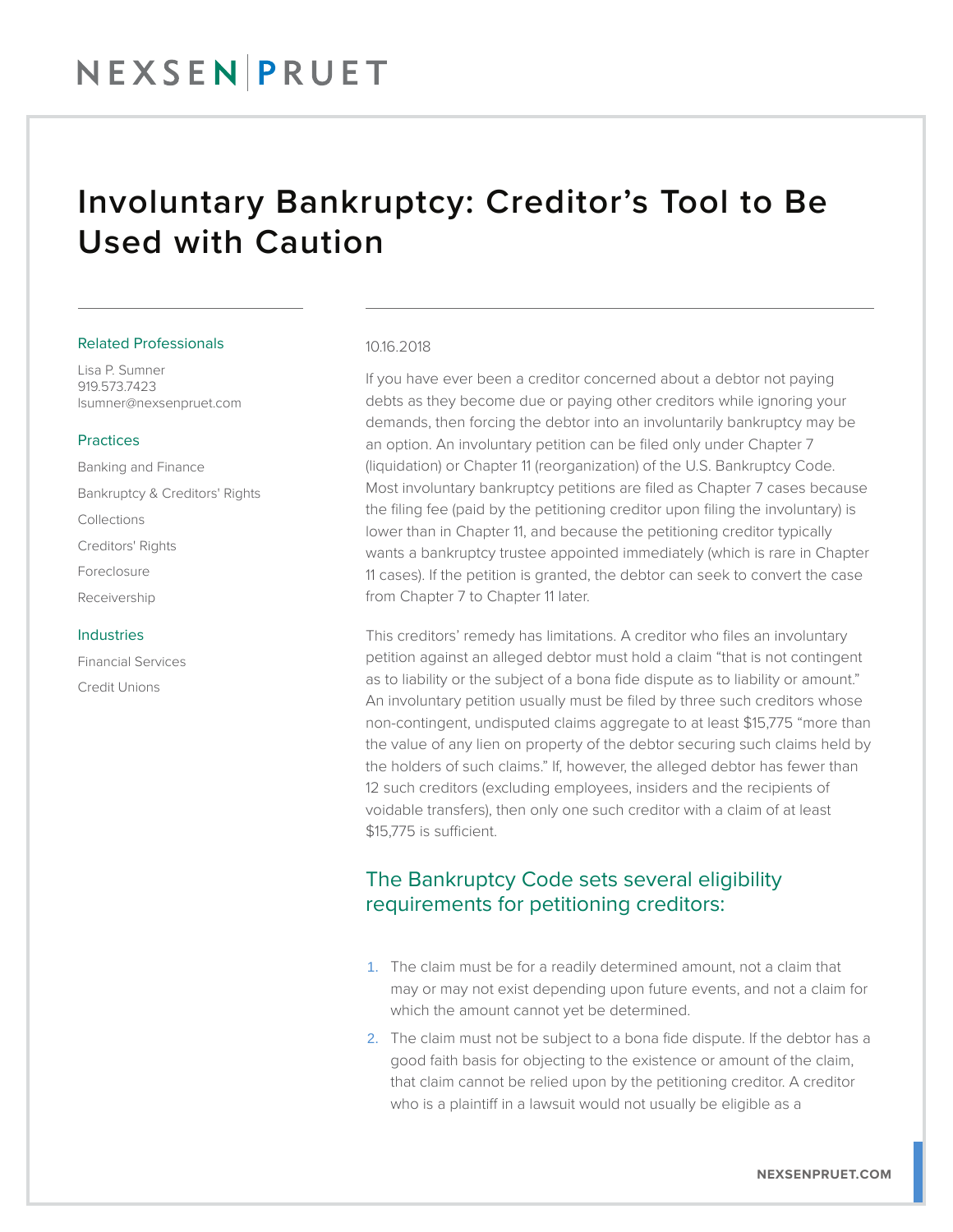# NEXSENPRUET

petitioning creditor unless and until the alleged debtor stipulates to the validity and amount of the claim, or the plaintiff obtains a judgment that is not subject to appeal.

3. If the petitioning creditor's claim is secured by a perfected lien on collateral, then the secured claim can be used as one of the qualifying petitioning claims only if the value of collateral is less than the amount of the claim, leaving the petitioning creditor with an unsecured deficiency claim. The unsecured deficiency claim can be used to meet the involuntary petition requirements so long as the deficiency claim is non-contingent and undisputed, and the aggregate amount of the three claims meets the minimum threshold for filing an involuntary petition.

## Risks of Being a Petitioning Creditor

If the motive of a petitioning creditor is other than simple debt collection, there is a risk that the alleged debtor will seek and recover from the petitioning creditor the legal fees incurred to defend against the involuntary bankruptcy. The classic example of such a bad faith involuntary filing is a business competitor of the debtor initiating the bankruptcy with the primary goal of disrupting the competitor's business, even though the debtor isn't really struggling financially. If the court finds that a petitioning creditor filed the petition in bad faith, then the Bankruptcy Code permits the court to require that petitioning creditor to pay "any damages proximately caused by such filing," plus punitive damages. There are numerous cases from the Bankruptcy Courts in North Carolina and South Carolina allowing fees and costs associated with the dismissal of an involuntary proceeding based upon a finding of a bona fide dispute and other requirements. Most courts hold that there is a rebuttable presumption that the petitioning creditors acted in good faith in filing an involuntary petition, and that the alleged debtor then has a burden of proving bad faith by a preponderance of the evidence.

Potential petitioning creditors also need to evaluate the risk of triggering a preference lawsuit against themselves by initiating an involuntary case. An unsecured or partially secured creditor who received payments or other transfers of value from the debtor during the last 90 days before the involuntary petition filing may find that the debtor or trustee later sues the petitioning creditor because payments on unsecured claims made within that time frame might be clawed back by the bankruptcy trustee as a preferential transfer under the Bankruptcy Code. Petitioning creditors usually opt out of an involuntary filing effort when they have substantial preference risk exposure.

## Other Considerations

If all the requirements of the Bankruptcy Code are met, the alleged involuntary debtor is given about a month to respond to the involuntary petition and either concede it belongs in a bankruptcy case, or fight against being forced into bankruptcy. If the debtor wants to oppose bankruptcy, the bankruptcy court is to determine if (1) the debtor is generally not paying such debtor's debts as such debts become due (unless such debts are the subject of a bona fide dispute as to liability or amount) or (2) "within 120 days before the date of the filing of the petition, a custodian, other than a trustee, receiver, or agent appointed or authorized to take charge of less than substantially all of the property of the debtor for the purpose of enforcing a lien against such property, was appointed or took possession."